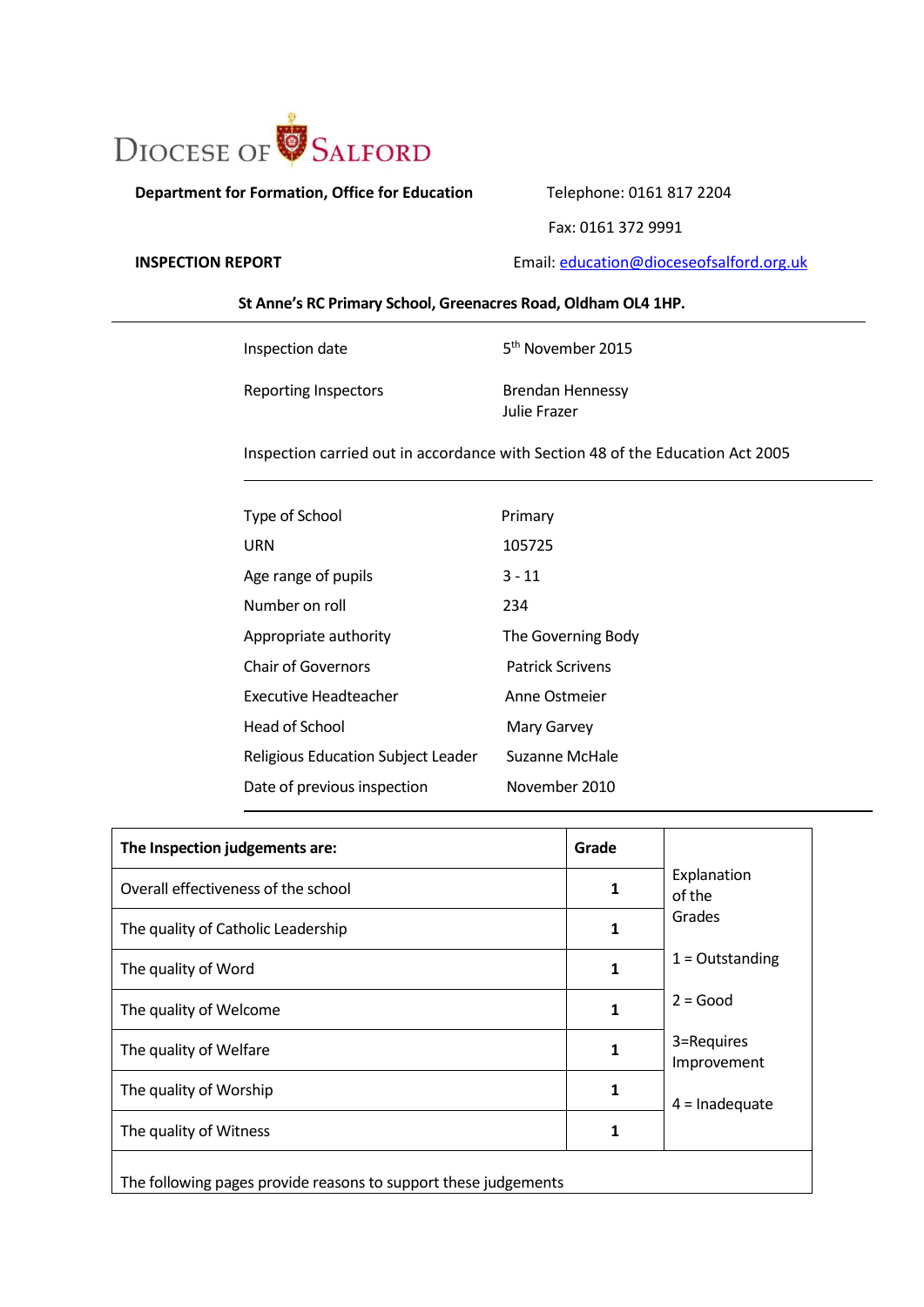## **CHARACTERISTICS AND CONTEXT OF THE SCHOOL**

St Anne's Roman Catholic Voluntary Aided Primary School serves the parish of St Anne's and St Michael's, Oldham. This is an average sized primary school with 234 pupils on roll, 56% are baptised Roman Catholic. The school is situated in a culturally diverse urban area of social disadvantage; 42.4% of pupils are currently entitled to Free School Meals. The school currently has 15% of the pupils with Special Educational Needs and 22% of the pupils with English as an additional language. On entry to the nursery the attainment of the majority of pupils, especially in language development, is considerably lower than the national average. Most pupils have made good or better progress in their learning by the time they leave at the end of KS2. There are 15 teachers in school, 11 of whom are Catholic: 8 teachers have the Catholic Certificate in Religious Studies and 6 have either started or are waiting to start the CCRS. School provides extended provision for children both before and after school. The school holds a National Healthy Schools Award, Activemark and school leaders are accredited Forest School instructors.

## **OVERALL EFFECTIVENESS OF THE SCHOOL IS OUTSTANDING**

St Anne's is an outstanding Catholic primary school that offers a deep faith experience, with Jesus clearly at the centre of all aspects of school life. The strong catholic ethos that is so evident throughout the school has helped to create a vibrant, lively, diverse and highly inclusive community where the very happy children thrive as they learn and play together. The inspirational and dedicated executive headteacher and head of school, share the same vision and aspiration for the school, "to provide a Catholic education that raises children up to live the gospel and make a difference in the world". They are very well supported by the talented and committed leadership team, RE subject leader, staff and governors. The Mission Statement is visible, understood and lived by all in the school family; all do indeed "Grow together in God's love". The gospel values are very evident across the school and underpin all that happens in this warm and friendly school. Prayer and worship are very much at the heart of this inclusive school enriching everyone's experience of God's presence and enhancing their individual faith journeys. The parish priest and governors are very supportive and absolutely committed to ensuring that the best possible Catholic education is provided for all. The quality of teaching in Religious Education is always at least good and more often better, which ensures high standards are achieved across the school, as evidenced in the children's books and work around school. The friendly and very well behaved children have an excellent attitude to learning and are very proud of their school. Parents feel welcomed, included and valued, they are unequivocal in their appreciation of all that goes on in school commenting that their children are very happy and are extremely enthusiastic about all that they do in school. School takes every opportunity to build on the excellent links with the parish and home. Effective monitoring, assessment and evaluation of Religious Education has ensured that the school has continued to develop since the last inspection.

#### **THE KEY STRENGTHS OF THE SCHOOL INCLUDE:**

- The inspirational leadership of the dedicated executive head teacher and head of school, supported by a committed leadership team, RE subject leader, staff and governors.
- Prayer and worship is at the heart of the school, affirming, uplifting and inspiring all members of this inclusive school community.
- The relationships across the school and the children's excellent behaviour, manners and respect for others. The introduction of pupil chaplains is having a significant impact on the life of the school.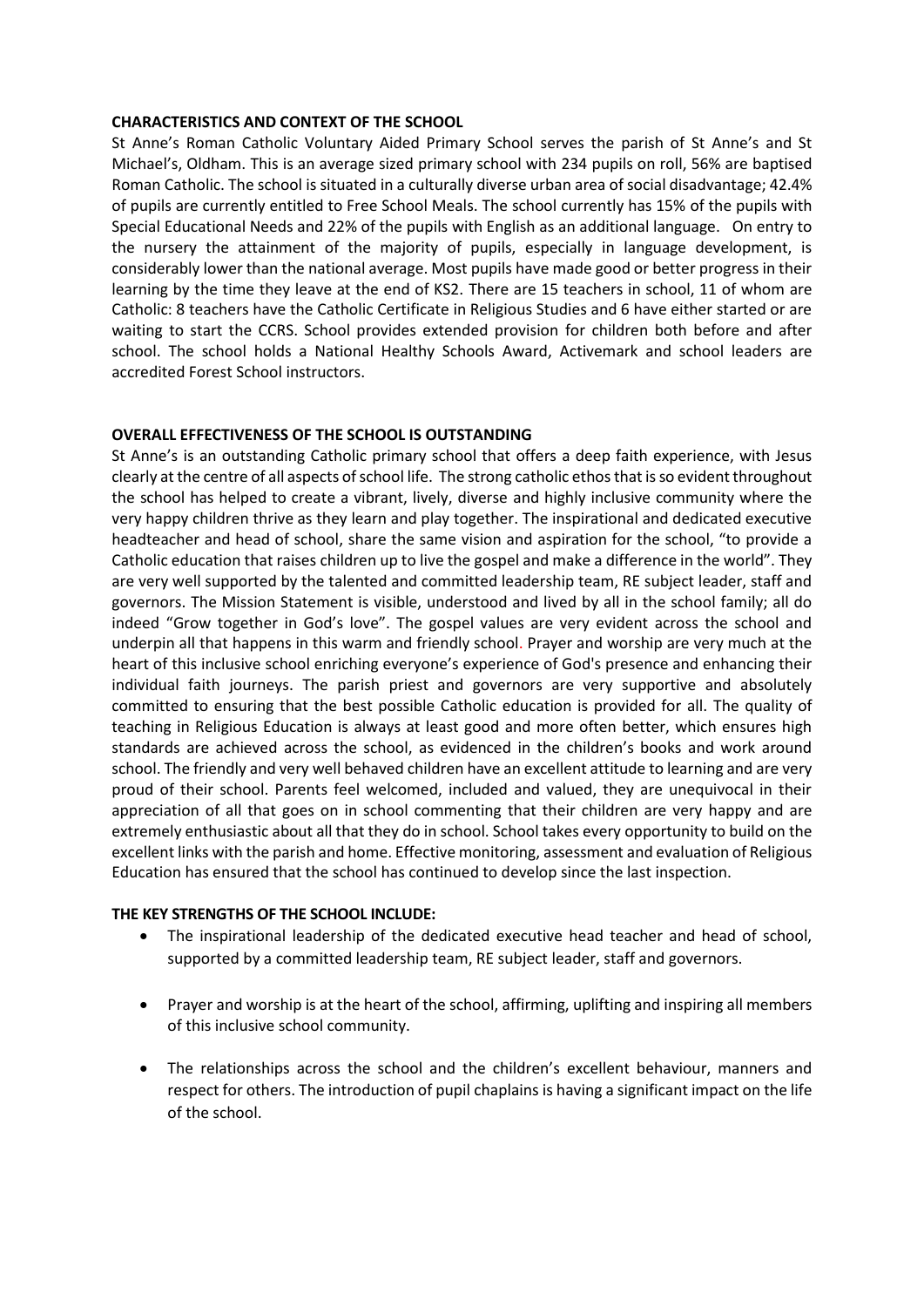- The commitment of all the staff to providing a caring and nurturing school has a positive impact on the children's welfare and well-being so that they are best placed to engage in effective and meaningful learning.
- The positive links with the parish and the involvement of the parish priest in the spiritual life of the school.

## **THE QUALITY OF CATHOLIC LEADERSHIP IS OUTSTANDING**

St Anne's school is extremely well led by an inspirational executive headteacher who together with the head of school demonstrates a strong, spiritual commitment. There is a clear vision "to provide a Catholic education that raises children up to live the gospel and make a difference in the world", aspiration and sense of purpose for the education of the whole child. Both clearly value the individual worth of every member of the school community and are committed to providing as many opportunities as possible in school for reflection and consideration, so that all at St Anne's may have a deeper awareness of this vision for Catholic education. They are supported by a talented leadership team, a committed RE leader and an enthusiastic and dedicated staff team. The governors have a clear, strategic vision for the school. They are deeply committed to the success of the school and are proactive in providing support and challenge. Together with all of the staff, they do all that they can to ensure that RE and the development of the Catholic life of the school is at the core of the school's thinking and practice. Pupil leadership is well established through the school council and strengthened by the commissioning of the school chaplains. Staff, children and governors all have a voice in planning for future development. The very supportive parish priest is a regular visitor to school; staff, governors, parents and children really value his contribution to and impact on the spiritual life of the school. Effective and accurate monitoring, assessment and self-evaluation allied to relevant professional development for staff all contribute to the positive impact on the quality of provision in RE. This has also ensured that the leadership team is clear about the strengths of the school and what needs to be done to develop even further. Spiritual, moral, social and cultural education was found to be outstanding and permeates all aspects of school life. All school leaders set the example as role models, and make a significant contribution to the outstanding provision for Catholic education in St Anne's.

#### **THE QUALITY OF THE WORD OF GOD IS OUTSTANDING**

The school Mission Statement is visible, understood, lived and witnessed by all in school where everyone does indeed "Grow together in God's love". The importance of the Word of God was clearly demonstrated throughout the school in many creative, enriching and thoughtful displays. Scripture is made relevant and shared in many vibrant, joyful ways including music, hymns and drama; it is clearly known and understood throughout the school. All staff place a high priority on the teaching of Religious Education which was demonstrated in their knowledge and understanding of RE, and evident in the high standards of children's work and in their contributions to lessons. RE is at the core of the school's curriculum with some outstanding examples of inspirational teaching and engaging learning observed throughout the school. In one such lesson the children were asked to think about justice; they were challenged by effective questioning, including the 'big questions' and engaged in thoughtful discussion. The children produced some high quality writing that showed great understanding and compassion. In another lesson, engaging learning was enhanced with images and practical concepts to help the children develop their understanding of the Trinity. In both of these lessons there was clear evidence of consistent high expectations and challenge, good pace and rigour, thoughtful questioning and differentiated activities. This ensured that the learning was productive and well balanced with confident children secure in expressing their thoughts and their spirituality. Teaching Assistants have a good understanding of the teaching of RE; they effectively interacted with pupils to support their learning. Constructive marking and feedback was evident across the school, which ensured that pupils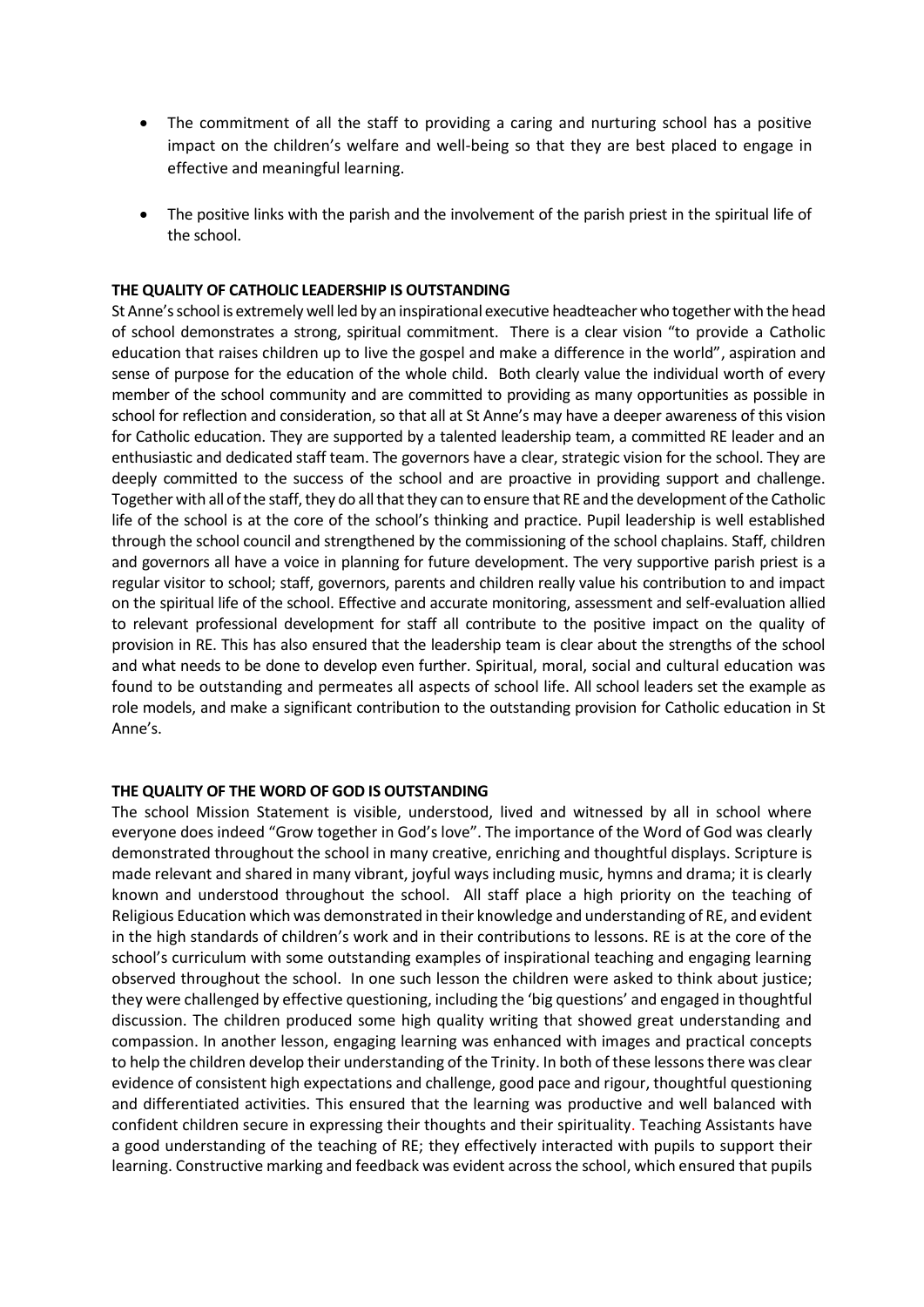knew how to improve their work and enabled them to reflect on their learning and understanding of RE. Children show a real interest and enthusiasm in RE. They have an excellent attitude to learning and were happy and confident to share their understanding of their faith. They learn about other faiths through religious education and assemblies, and this helps them to understand and respect the beliefs and cultures of others.

### **THE QUALITY OF THE WELCOME IS OUTSTANDING**

The quality of welcome in St. Anne's school is outstanding, because it provides a very warm, welcoming and extremely inclusive environment where committed staff have high expectations of the pupils. Parents say that the school gives the highest regard to welcoming the children into the school; both as the children join the school in nursery or the reception class and when they arrive in school every morning. At the start of each day pupils are greeted by members of staff at the door, settling them into the familiar environment as soon as possible. This also provides an opportunity for communication with parents and so assuages any concerns. During the inspection, the children were consistently welcoming to the inspectors; greeting them warmly and welcoming them into their classrooms. One member of staff made particular reference to their positive approach to the cultural diversity and multi faith school. She said that the truly inclusive nature of the school ensures the continued high regard for other religions and faiths, whilst retaining the distinctive nature of this Catholic school. There is a clear and explicit respect for every member of this school community and everyone is regarded as having a voice to be heard and listened to. This has an enormously positive impact on the pupils' behaviour and approach to one another and to the wider community, which is exemplary.

### T**HE QUALITY OF THE WELFARE IS OUTSTANDING**

The quality of welfare is outstanding, because all staff and children demonstrate an extremely high level of respect for and care of others in school and in the wider community. The school is fully inclusive and meets the needs of all children regardless of the difficulties they may be experiencing. There are a number of children who have emotional and behavioural difficulties and their needs are well met by caring and skilled support staff. Staff work hard to ensure that these children engage with their own learning as effectively as possible without interrupting the learning of others. The school is so committed to inclusion that they have retained a pupil in school preventing a possible move to a local special school. The school employs two members of staff who form their Pastoral Team and their roles complement one another in that one member of staff works with parents and families whilst the other works with the children. However their common goal is to ensure that all the children with welfare needs are as settled as possible so that they can engage in learning. This outstanding practice provides a safe haven in school. The range of provision by the Pastoral Team is from child protection issues to allaying pupils' or parents' concerns. Parents are able to access this support and children are welcome to 'drop in' during the school day knowing that they will be able to speak with someone who will help them; the children are loved and cared for and this reflects on the way they love and care for others.

# **THE QUALITY OF THE WORSHIP IS OUTSTANDING**

Prayer and Worship is central to the life of St Anne's school and the combined efforts of all in school ensures that "The Eucharist is at the heart of our worshipping community". The importance of prayer and worship is expressed and witnessed through: classroom acts of reflection and meditation, spontaneous prayer, assemblies, Mass and liturgies. These all enhance the individual faith journeys of everyone in the school community. Each classroom has an age appropriate and relevant prayer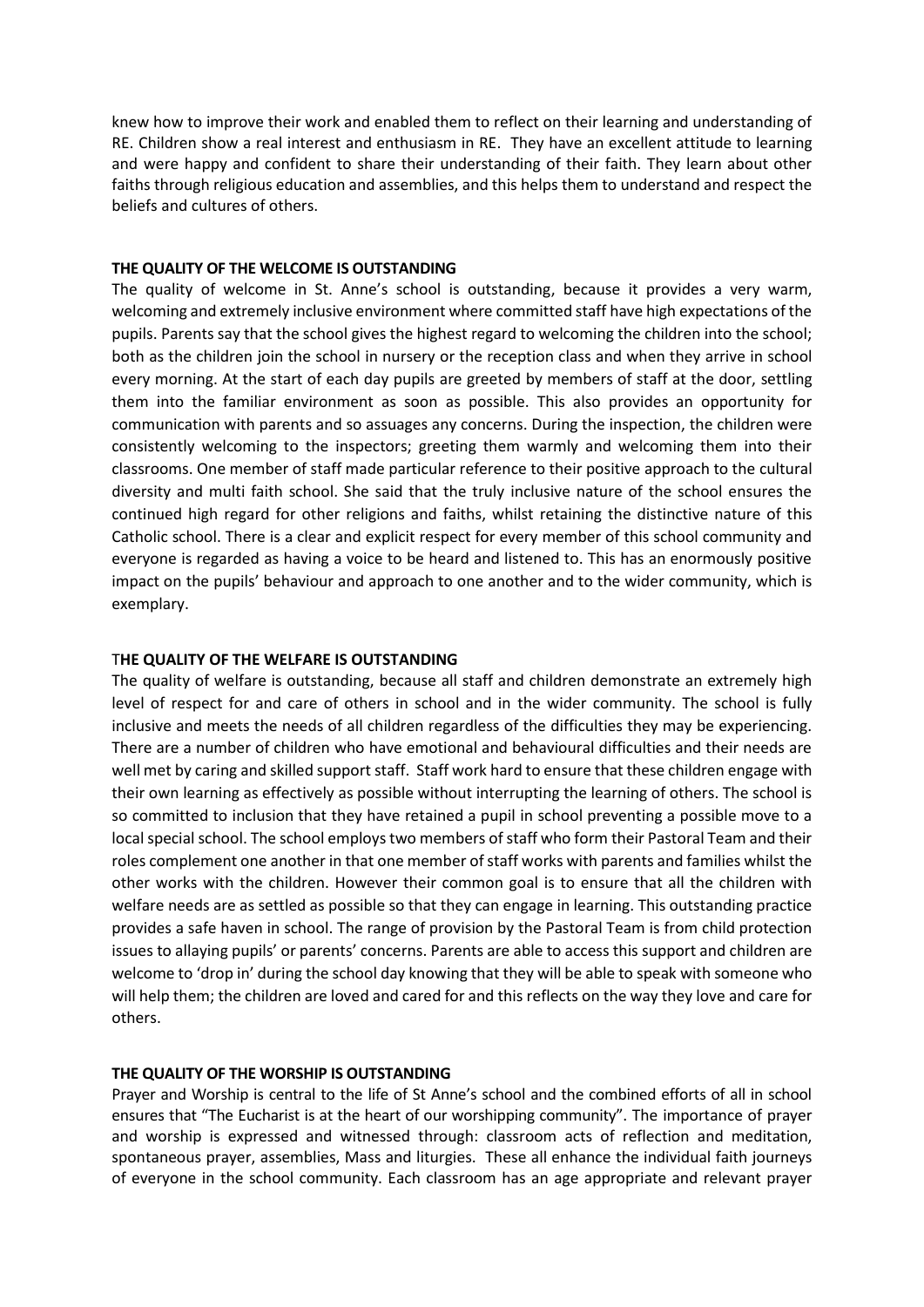corner with additional focal points for prayer, display and reflection situated at key areas in the school, including the prayer garden and Rainbow room that can be accessed by all. The children pray together as a school, in classes, small groups and individually, with great reverence and respect. They are comfortable with their feelings and confident to write and share their own prayers. Many examples were seen all around school. Chaplaincy is very well established with high levels of pupil participation. It is very inclusive, with all children involved and able to participate at their own level and within their own cultural background. The chaplaincy team support prayer and worship in school and have created a beautiful, well used, prayer focus area in the Rainbow room. The children are aware that they can use this area for their own personal prayer, as well as displaying their photographs of loved ones who need prayer. The introduction of pupil chaplains has had a significant, positive impact on prayer and worship across the school. The whole school Remembrance liturgy, classroom acts of worship and prayer within lessons observed, provided opportunities for listening, participation, joyful singing and reflection. They were without exception uplifting, inclusive, creative and thoughtful spiritual experiences for all present. Children took a leading role in all the acts of prayer and worship observed, these special moments of prayer and reflection were beautifully respected by the children and enhanced their relationship with God and one another. The parish priest regularly visits the school and is actively involved in supporting the staff and children deepen their own faith and understanding. Parents were extremely positive about the range of opportunities the school offers for prayer and worship and really appreciate the input from the pupil chaplains.

## **THE QUALITY OF THE WITNESS IS OUTSTANDING**

It is clear that all members of St Anne's school family demonstrate outstanding witness to the church's mission in education and do all they can to meet the challenges involved in this witness. The Mission Statement is at the heart of the school. It is a powerful declaration of how all in the school give witness to the beliefs and values of the Catholic faith as they look for God in their own lives and the lives of others. The children have a clear understanding of the statement "We grow together in God's Love" and are confident in witnessing the catholic beliefs which underpin this statement. They are developing considerable maturity as a reconciling community. One child stated with true conviction that she "Feels valued because someone always helps you in this school and makes you feel like friends forever." Children trust the adults who support them and are confident that any difficult issues will be dealt with fairly. Relationships are excellent between all members of the school community and all are able to talk openly and confidently about their faith. All staff are positive role models for the children, promoting the ethos and values of the school and helping them to recognise that Jesus is with them in all aspects of school life. There is a great sense of teamwork, enthusiasm, joy and celebration of success at all levels among the staff, children and parents. An atmosphere of calm and a sense of belonging permeates the whole school which helps to create a happy and purposeful working environment for everyone in school. There are strong home, school and parish links which are enriched by the regular visits of the parish priest. The children are encouraged to reach out to those in need and give witness to Catholic values by organising events and fund raising for local and global charities, including CAFOD, MacMillan, Oldham Foodbank and refugees. The children say that the school also responds to international disasters with fundraising activities and they show their care for people within the local community at Harvest time by collecting food. The children put the welfare of others at the heart of what they do. They know that they do this because Jesus told us in word and deed to love our neighbour as ourselves. The school fosters a spirit of awe and wonder through religious education, the broader curriculum and initiatives like Forest School, where children are encouraged to look after God's world as they develop a love of nature.

#### **AGREED AREAS FOR DEVELOPMENT:**

To share the school's outstanding practice with other school communities.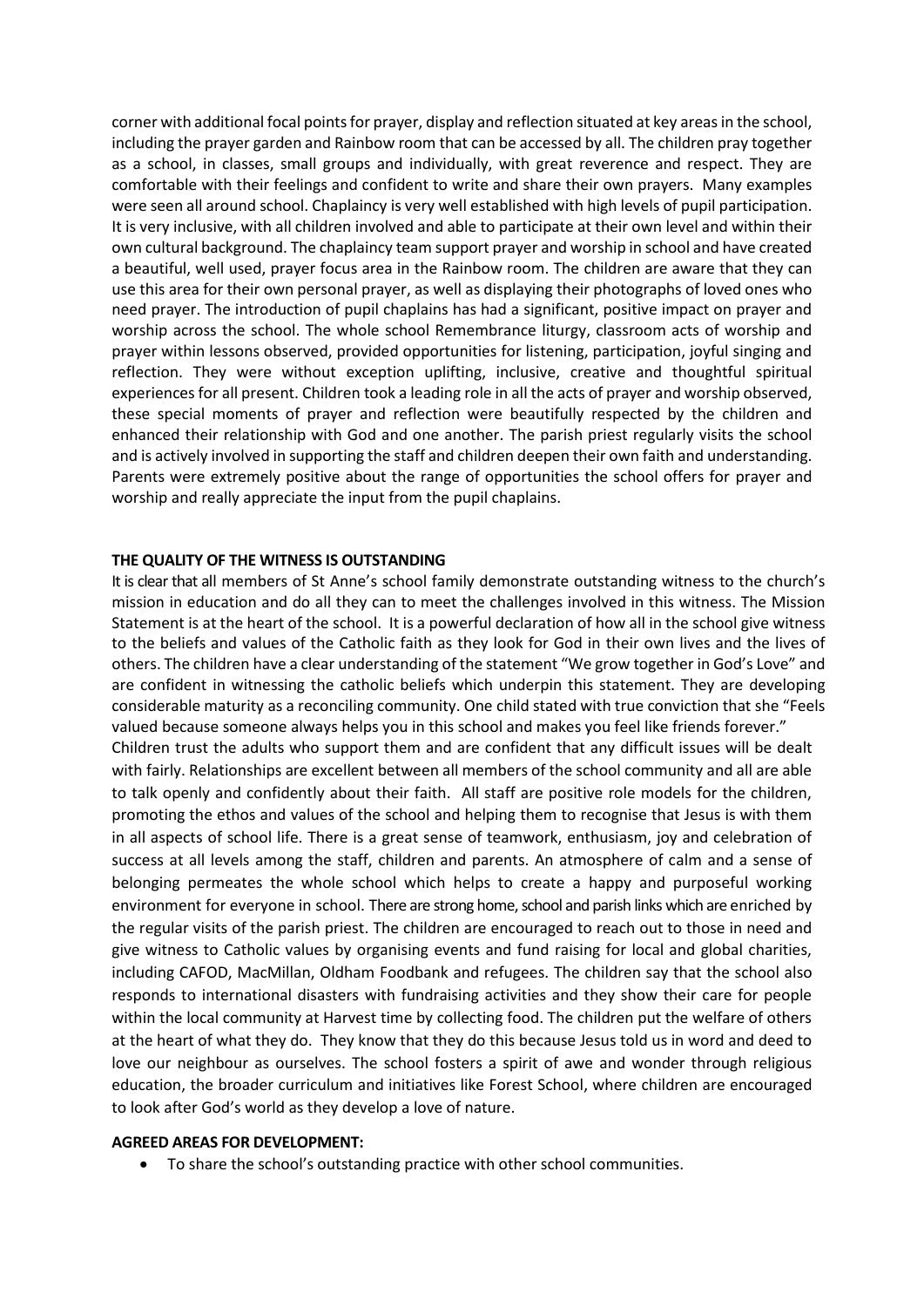

 Fax: 0161 372 9991 Email: [education@dioceseofsalford.org.uk](mailto:education@dioceseofsalford.org.uk)

# **Summary Report to Parents**

On 5th November 2015 the school was inspected in accordance with Section 48 of the Education Act 2005. The full report has been made available to the school and can also be accessed via both the school website and the Education section on the website of the Diocese of Salford.

# **OVERALL EFFECTIVENESS OF THE SCHOOL IS OUTSTANDING**

St Anne's is an outstanding Catholic primary school that offers a deep faith experience, with Jesus clearly at the centre of all aspects of school life. The strong catholic ethos that is so evident throughout the school has helped to create a vibrant, lively, diverse and highly inclusive community where the very happy children thrive as they learn and play together. The inspirational and dedicated executive headteacher and head of school share the same vision and aspiration for the school, "to provide a Catholic education that raises children up to live the gospel and make a difference in the world". They are very well supported by the talented and committed leadership team, RE subject leader, staff and governors. The Mission Statement is visible, understood and lived by all in the school family; all do indeed "Grow together in God's love". The gospel values are very evident across the school and underpin all that happens in this warm and friendly school. Prayer and worship are very much at the heart of this inclusive school enriching everyone's experience of God's presence and enhancing their individual faith journeys. The parish priest and governors are very supportive and absolutely committed to ensuring that the best possible Catholic education is provided for all. The quality of teaching in Religious Education is always at least good and more often better, which ensures high standards are achieved across the school, as evidenced in the children's books and work around school. The friendly and very well behaved children have an excellent attitude to learning and are very proud of their school. Parents feel welcomed, included and valued. They are unequivocal in their appreciation of all that goes on in school commenting that their children are very happy and are extremely enthusiastic about all that they do in school. School takes every opportunity to build on the excellent links with the parish and home. Effective monitoring, assessment and evaluation of Religious Education has ensured that the school has continued to develop since the last inspection.

# **THE KEY STRENGTHS OF THE SCHOOL INCLUDE:**

- The inspirational leadership of the dedicated executive head teacher and head of school, supported by a committed leadership team, RE subject leader, staff and governors.
- Prayer and worship is at the heart of the school, affirming, uplifting and inspiring all members of this inclusive school community.
- The relationships across the school and the children's excellent behaviour, manners and respect for others. The introduction of pupil chaplains is having a significant impact on the life of the school.
- The commitment of all the staff to providing a caring and nurturing school has a positive impact on the children's welfare and well-being so that they are best placed to engage in effective and meaningful learning.
- The positive links with the parish and the involvement of the parish priest in the spiritual life of the school.

# **AGREED AREAS FOR DEVELOPMENT:**

To share the school's outstanding practice with other school communities.